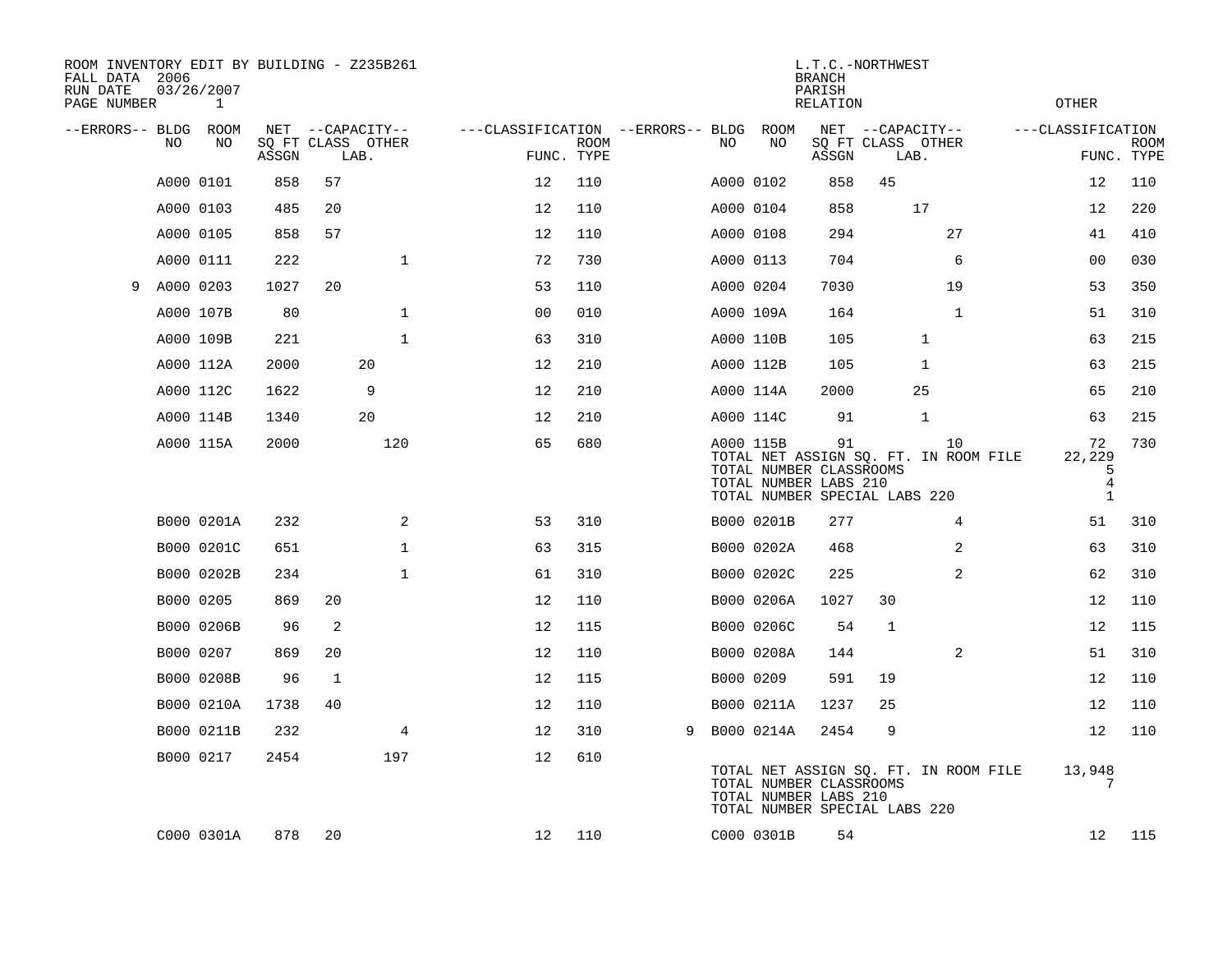| FALL DATA 2006<br>RUN DATE<br>PAGE NUMBER |     | 03/26/2007<br>2 |                                 | ROOM INVENTORY EDIT BY BUILDING - Z235B261    |                                        |                    |   |    |                                                                | <b>BRANCH</b><br>PARISH<br>RELATION | L.T.C.-NORTHWEST                                                                         | <b>OTHER</b>      |                                    |                           |
|-------------------------------------------|-----|-----------------|---------------------------------|-----------------------------------------------|----------------------------------------|--------------------|---|----|----------------------------------------------------------------|-------------------------------------|------------------------------------------------------------------------------------------|-------------------|------------------------------------|---------------------------|
| --ERRORS-- BLDG ROOM                      | NO. | NO.             | $\operatorname{\mathsf{ASSGN}}$ | NET --CAPACITY--<br>SQ FT CLASS OTHER<br>LAB. | ---CLASSIFICATION --ERRORS-- BLDG ROOM | ROOM<br>FUNC. TYPE |   | NO | NO                                                             | ASSGN                               | NET --CAPACITY--<br>SQ FT CLASS OTHER<br>LAB.                                            | ---CLASSIFICATION |                                    | <b>ROOM</b><br>FUNC. TYPE |
| 9                                         |     | C000 0301C      | 1185                            | $\mathbf{1}$                                  | 12                                     | 110                |   |    | C000 0302A                                                     | 260                                 | 15                                                                                       |                   | 41                                 | 410                       |
|                                           |     | C000 0302B      | 137                             | 3                                             | 0 <sup>0</sup>                         | 030                |   |    | C000 0302C                                                     | 62                                  |                                                                                          |                   | 0 <sub>0</sub>                     | 010                       |
|                                           |     | C000 0303A      | 312                             | 24                                            | 12                                     | 210                |   |    | C000 0303B                                                     | 91                                  | $\mathbf{1}$                                                                             |                   | 0 <sub>0</sub>                     | 030                       |
|                                           |     | C000 0303C      | 57                              |                                               | 0 <sub>0</sub>                         | 010                |   |    | C000 0304A                                                     | 3028                                | 9                                                                                        |                   | 12                                 | 210                       |
|                                           |     | C000 0304B      | 328                             | $\mathbf{1}$                                  | 0 <sub>0</sub>                         | 010                |   |    | C000 0305A                                                     | 68                                  |                                                                                          |                   | 0 <sub>0</sub>                     | 030                       |
|                                           |     | C000 0306A      | 91                              | $\mathbf{1}$                                  | 00                                     | 010                |   |    | C000 0306B                                                     | 227                                 | $\mathbf{1}$                                                                             |                   | 12                                 | 210                       |
|                                           |     | C000 0307A      | 53                              |                                               | 0 <sub>0</sub>                         | 010                |   |    | C000 0307B                                                     | 53                                  | $\mathbf{1}$                                                                             |                   | 00                                 | 010                       |
|                                           |     | C000 0308       | 120                             | 12                                            | 51                                     | 310                |   |    | C000 0310A                                                     | 130                                 | 3                                                                                        |                   | 61                                 | 310                       |
|                                           |     | C000 0310B      | 130                             | $\overline{3}$                                | 61                                     | 310                |   |    | C000 0310C<br>TOTAL NUMBER CLASSROOMS<br>TOTAL NUMBER LABS 210 | 88                                  | $\overline{2}$<br>TOTAL NET ASSIGN SQ. FT. IN ROOM FILE<br>TOTAL NUMBER SPECIAL LABS 220 |                   | 12<br>6,412<br>2<br>$\overline{3}$ | 310                       |
| 9                                         |     | D000 0002H      | 1590                            | 25                                            | $12 \overline{ }$                      | 110                | 7 |    | D000 0004H 1590                                                |                                     | 13                                                                                       |                   |                                    | 12 001                    |
| $7\phantom{.}$                            |     | D000 0005H      | 1590                            | 13                                            | 12                                     | 001                |   |    | TOTAL NUMBER CLASSROOMS<br>TOTAL NUMBER LABS 210               |                                     | TOTAL NET ASSIGN SQ. FT. IN ROOM FILE<br>TOTAL NUMBER SPECIAL LABS 220                   |                   | 4,770<br>$\mathbf{1}$              |                           |
| 7                                         |     | E000 0101       | 771                             | 18                                            | 12                                     | 001                | 7 |    | E000 0101S                                                     | 771                                 | 18                                                                                       |                   |                                    | 12 001                    |
| 67                                        |     | E000 0107S      | 164                             | 15                                            | 0 <sup>0</sup>                         | 001                |   |    | TOTAL NUMBER CLASSROOMS<br>TOTAL NUMBER LABS 210               |                                     | TOTAL NET ASSIGN SQ. FT. IN ROOM FILE<br>TOTAL NUMBER SPECIAL LABS 220                   |                   | 1,542                              |                           |
|                                           |     | F000 0001       | 5280                            |                                               | 71                                     | 720                |   |    | TOTAL NUMBER CLASSROOMS<br>TOTAL NUMBER LABS 210               |                                     | TOTAL NET ASSIGN SQ. FT. IN ROOM FILE<br>TOTAL NUMBER SPECIAL LABS 220                   |                   | 5,280                              |                           |
|                                           |     | G000 0001       | 140                             |                                               | 72                                     | 730                |   |    | TOTAL NUMBER CLASSROOMS<br>TOTAL NUMBER LABS 210               |                                     | TOTAL NET ASSIGN SQ. FT. IN ROOM FILE<br>TOTAL NUMBER SPECIAL LABS 220                   |                   | 140                                |                           |
|                                           |     | H000 0001       | 1250                            |                                               | 72                                     | 730                |   |    |                                                                |                                     | TOTAL NET ASSIGN SQ. FT. IN ROOM FILE                                                    |                   | 1,250                              |                           |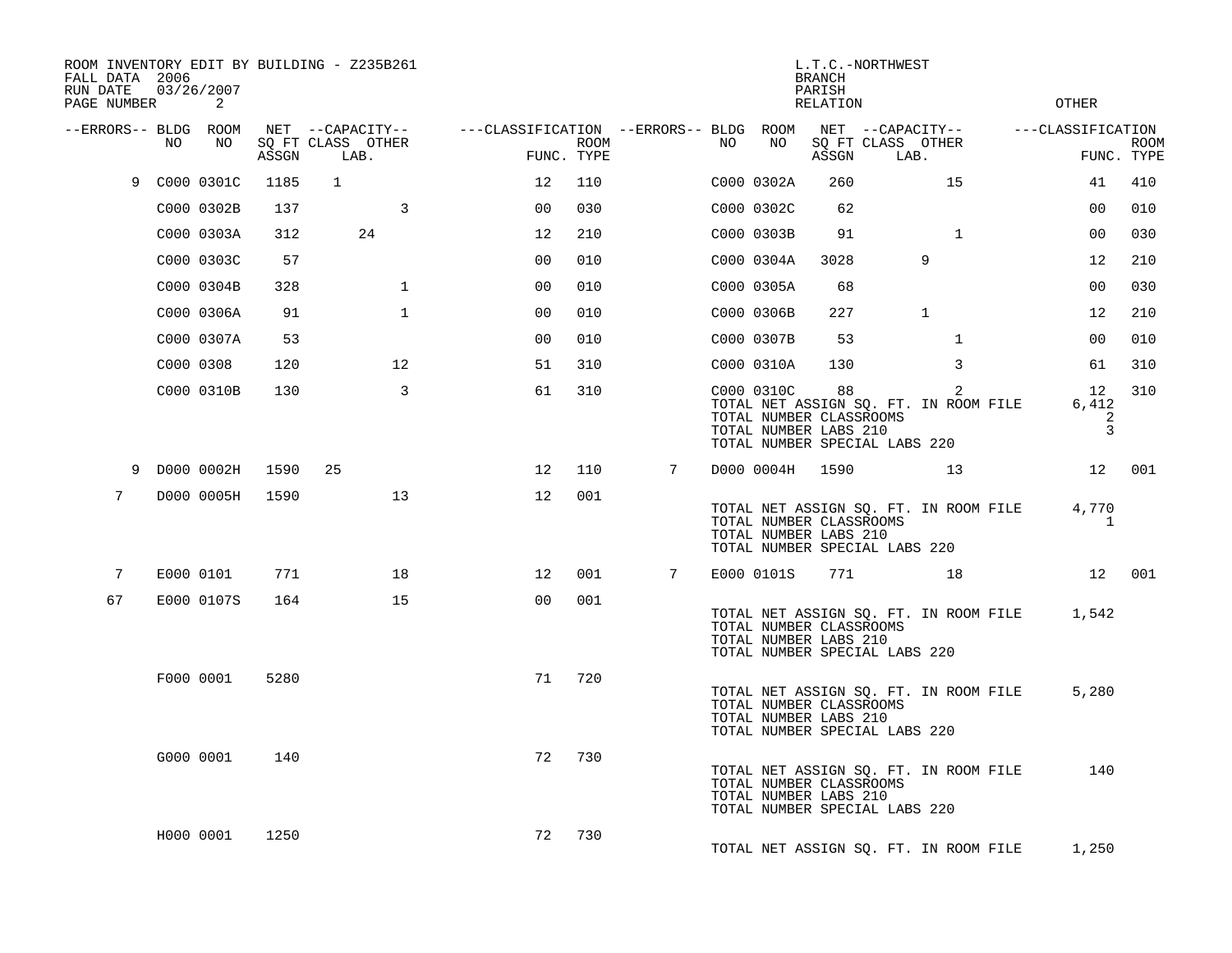| ROOM INVENTORY EDIT BY BUILDING - Z235B261     |                                           | L.T.C.-NORTHWEST                   |                   |  |  |  |  |  |  |
|------------------------------------------------|-------------------------------------------|------------------------------------|-------------------|--|--|--|--|--|--|
| 2006<br>FALL DATA                              |                                           | BRANCH                             |                   |  |  |  |  |  |  |
| 03/26/2007<br>RUN DATE                         |                                           | PARISH                             |                   |  |  |  |  |  |  |
| PAGE NUMBER                                    |                                           | RELATION                           | OTHER             |  |  |  |  |  |  |
| --ERRORS-- BLDG<br>ROOM<br>NET<br>--CAPACITY-- | --ERRORS-- BLDG ROOM<br>---CLASSIFICATION | NET<br>--CAPACITY--                | ---CLASSIFICATION |  |  |  |  |  |  |
| OTHER<br>SO FT CLASS<br>NO.<br>NO.             | <b>ROOM</b>                               | SO FT CLASS<br>NO.<br>NO.<br>OTHER | ROOM              |  |  |  |  |  |  |
| ASSGN<br>LAB.                                  | FUNC. TYPE                                | ASSGN<br>LAB.                      | FUNC. TYPE        |  |  |  |  |  |  |
|                                                |                                           | TOTAL NUMBER CLASSROOMS            |                   |  |  |  |  |  |  |
|                                                |                                           | TOTAL NUMBER LABS 210              |                   |  |  |  |  |  |  |
|                                                |                                           | TOTAL NUMBER SPECIAL LABS 220      |                   |  |  |  |  |  |  |